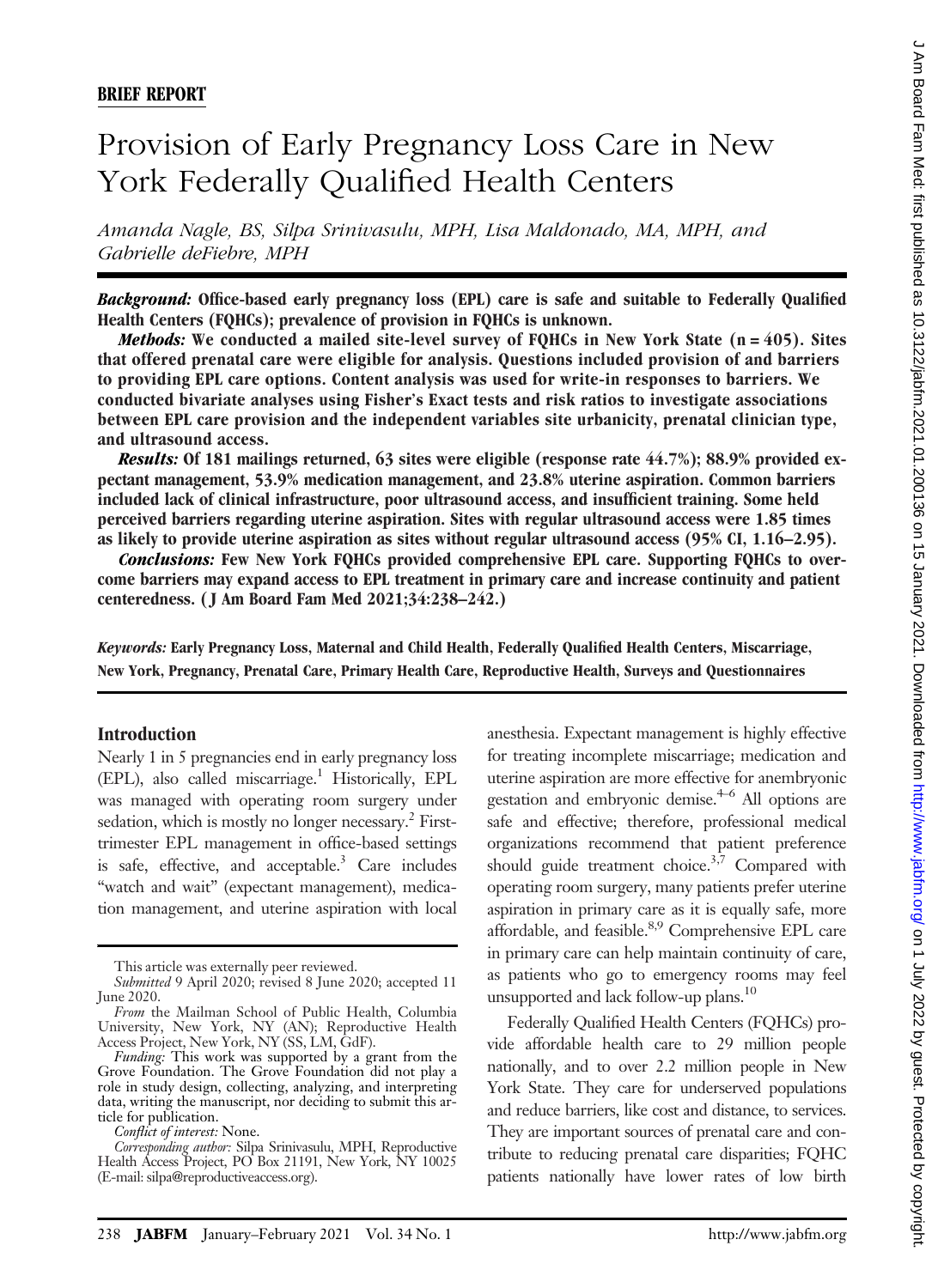weight compared with US patients overall.<sup>11</sup> Most FQHC clinicians are family physicians and advancedpractice clinicians (APCs), like nurse practitioners, physician assistants, and midwives.<sup>5</sup> Family physicians and APCs in FQHCs are well positioned to increase access to EPL care, as part of comprehensive prenatal care. Their scope of practice includes outpatient procedures and maternal and reproductive health care, including uterine aspiration.<sup>12,13</sup> However, the proportion of FQHCs providing these services is unknown. This study assesses the provision of EPL management in New York State FQHCs and barriers to providing this care.

## **Methods**

In 2015, we conducted a cross-sectional study of FQHCs in New York State, using the Health Resources and Services Administration's Uniform Data System to identify sites. We defined clinic sites as the unit of measurement, as health care organizations may manage multiple sites and offer different services at each. This produced a list of 651 FQHC sites.

Only those that provided prenatal care were eligible to complete the core survey. We used information from the Uniform Data System list, that is, name and type of care provided, and online investigating to remove 246 sites that were duplicates, permanently closed, or clearly did not provide prenatal care, such as administrative offices, dental-only sites, and school-based health centers. We mailed the remaining 405 potentially eligible sites a prenotice letter then the paper-based survey, addressed to the medical director. To engage nonresponders, we employed the Dillman mailed survey methodology and contacted nonresponding sites up to 3 more times.<sup>14</sup>

The mailing included a screener on providing prenatal care to determine eligibility. Sites that provided prenatal care were invited to continue the survey. Nonprenatal care sites returned the survey with only the first few screening questions completed. The survey contained questions on sites' practice characteristics and provision of each EPL treatment option. We asked sites that did not provide a particular option to select from a list and/or write-in barriers to offering that care.

Characteristics, EPL provision, and barriers were analyzed using descriptive statistics. We grouped write-in responses for site type into new categories. To assess nonresponse bias, we estimated site

counties using address information from the Uniform Data System and conducted chi-square analysis on respondent and nonrespondent site urbanicity. We conducted bivariate analyses using Fisher's Exact tests and risk ratios to investigate associations between the outcomes 1) providing 2 or more EPL management types, and 2) providing uterine aspiration; and the independent variables 1) site urbanicity, 2) OB/GYN as prenatal care clinician, and 3) regular ultrasound access. We used SAS University Edition (SAS Institute, Cary, NC) for quantitative analysis; significance set at  $P = .05$ .

Content analysis was used to analyze write-in barriers.15 Through analysis, we found potential misconceptions and categorized them as "perceived barriers." In this process, we did not intend to evaluate respondents' knowledge of EPL care provision, but to understand how potential misunderstandings may occur. The Institutional Review Board of the Institute for Family Health approved this study.

## Results

Of sites we attempted to contact  $(n = 405)$ , 181 mailings were returned with 63 eligible sites completing the screener and main survey and 118 ineligible sites completing only the screener. The survey had a 44.7% response rate, according to American Association for Public Opinion Research Response  $Rate<sub>2</sub><sup>3</sup>$  where the eligibility rate among nonrespondents was assumed to be equal to the eligibility rate among those completing the screener.<sup>16</sup> Responding sites  $(n = 118)$  did not differ significantly on urbanicity from those that did not respond  $(P = .25)$ .

Most respondent sites were urban and had family physicians and/or APCs providing prenatal care (Table 1). Figure 1 illustrates combinations of EPL care options offered at responding sites. Only 22.2% provided all 3 office-based treatments; uterine aspiration was the least available option. Across EPL management types, respondents frequently mentioned that lack of clinical infrastructure and poor access to ultrasound were major barriers to providing care (Table 2). Sites with regular ultrasound access were 7.2 times as likely to provide 2 or more EPL management options (95% CI, 2.43– 21.29) and 1.85 times as likely to provide uterine aspiration (95% CI, 1.16–2.95) as sites without regular ultrasound access (Table 3).

Perceived barriers were identified only within write-in responses to challenges to providing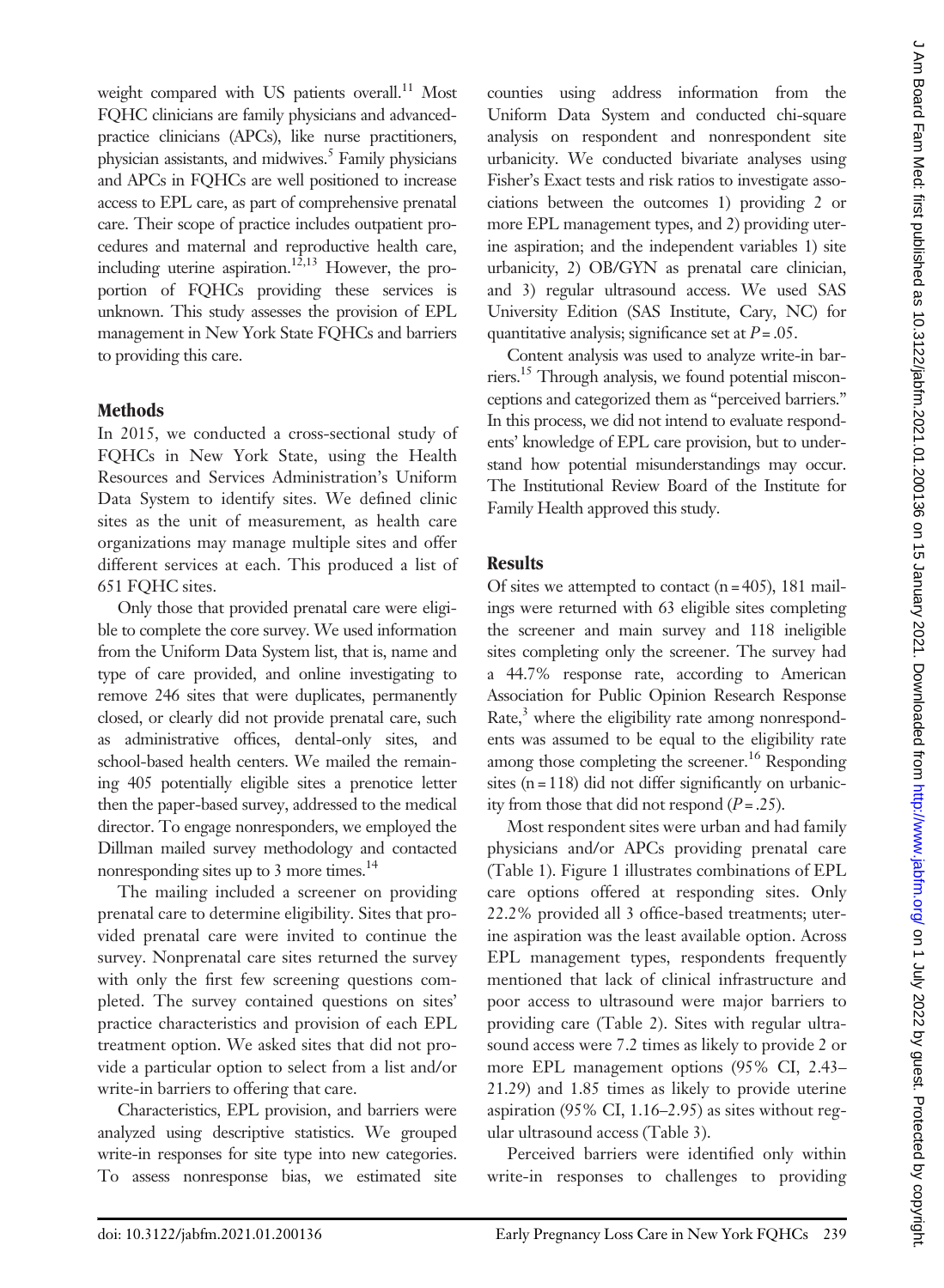|                                  |  | Table 1. Attributes of FQHCs in New York State that |  |
|----------------------------------|--|-----------------------------------------------------|--|
| Provide Prenatal Care $(n = 63)$ |  |                                                     |  |

| Characteristic                                                                      | $N$ (%)   |
|-------------------------------------------------------------------------------------|-----------|
| Site type                                                                           |           |
| Primary care                                                                        | 58 (92.1) |
| Reproductive health or OB/GYN*                                                      | 4(6.3)    |
| Multi-specialty health center*                                                      | 1(1.6)    |
| Urbanicity ( $n = 61$ )                                                             |           |
| Urban                                                                               | 47 (77.0) |
| Suburban                                                                            | 6(9.8)    |
| Rural                                                                               | 8(13.1)   |
| Types of clinicians that provide prenatal care at<br>each site $(n = 62)^{\dagger}$ |           |
| Advanced-practice clinician (nurse practitioner,<br>physician assistant, midwife)   | 49 (79.0) |
| Family physicians                                                                   | 44 (71.0) |
| <b>OB/GYN</b>                                                                       | 36(58.1)  |
| EPL care provision                                                                  |           |
| Expectant management                                                                | 56 (88.9) |
| Medication management                                                               | 34 (53.9) |
| Uterine aspiration                                                                  | 15(23.8)  |
| None                                                                                | 7(11.1)   |
| Site sees patients who present with suspected EPL                                   | 55 (87.3) |
| Site has regular access to ultrasound                                               | 30 (47.6) |

EPL, early pregnancy loss; FQHC, Federally-Qualified Health Center; OB/Gyn, Obstetrics and Gynecology.

\*These sites selected "other site type, please specify" on the survey and self-identified. The research team categorized responses accordingly.

<sup>†</sup>These categories are not mutually exclusive. Respondents may have selected multiple options.

uterine aspiration. Among sites that did not provide uterine aspiration ( $n = 48$ ), 14.6% mentioned a perceived barrier. We found 2 themes: clinicians' scope of practice  $(n=3)$  and physical space required (n = 4). One respondent shared, "[we have] no provider able to do [uterine aspiration]. OB/GYN care [is] handled only by midwives—not in scope of practice." While some sites may not have sufficiently trained APCs, this quote suggests that APCs cannot provide uterine aspiration. Some respondents may be unaware that APCs' scope of practice includes uterine aspiration. In addition, some believed they required an operating room to provide uterine aspiration, as one respondent stated: "no operating room on site."

### **Discussion**

This study demonstrates that few FQHCs in New York, a state with progressive health care access

policies, offer comprehensive EPL management. Many experienced systems and training challenges to provide care. These barriers are not unique to New York FQHCs; previous studies identified similar primary care challenges like clinical training, staff resistance, and ultrasound access.<sup>17,18</sup> Expanding local training opportunities at sites with higher EPL volume may strengthen clinicians' skills to provide full-scope EPL care in FQHCs.<sup>12,19,20</sup> One promising model, the Hands-on Reproductive Health Training Center, predominantly trains APCs from New York City FQHCs in long-acting reversible contraception counseling, insertion, and removal, and has shown to strengthen APCs' procedural skills.<sup>21</sup> In addition, as point-of-care ultrasound in family medicine residencies in FQHCs grows, some clinicians will have more opportunities to develop ultrasonography skills needed for EPL management.<sup>22</sup>

In our study, some sites perceived barriers to comprehensive EPL provision regarding types of clinicians allowed to provide uterine aspiration and infrastructure needs. These challenges are opportunities to educate FQHC staff and build shared values around the importance and feasibility of providing EPL care. For example, Washington State's Residency Training Initiative in Miscarriage Management provides family medicine sites intensive assistance to integrate uterine aspiration for EPL. $^{17}$  Similarly, the Miscarriage Care Initiative supports family physicians to work with all health center staff to resolve misunderstandings, articulate values, and work through steps to implement EPL care.<sup>17,23</sup> FQHCs may benefit from such programs as they often have limited resources and time to solve these challenges on their own.<sup>24</sup>

Figure 1. Early pregnancy loss (EPL) care in New York federally-qualified health centers (FQHCs).

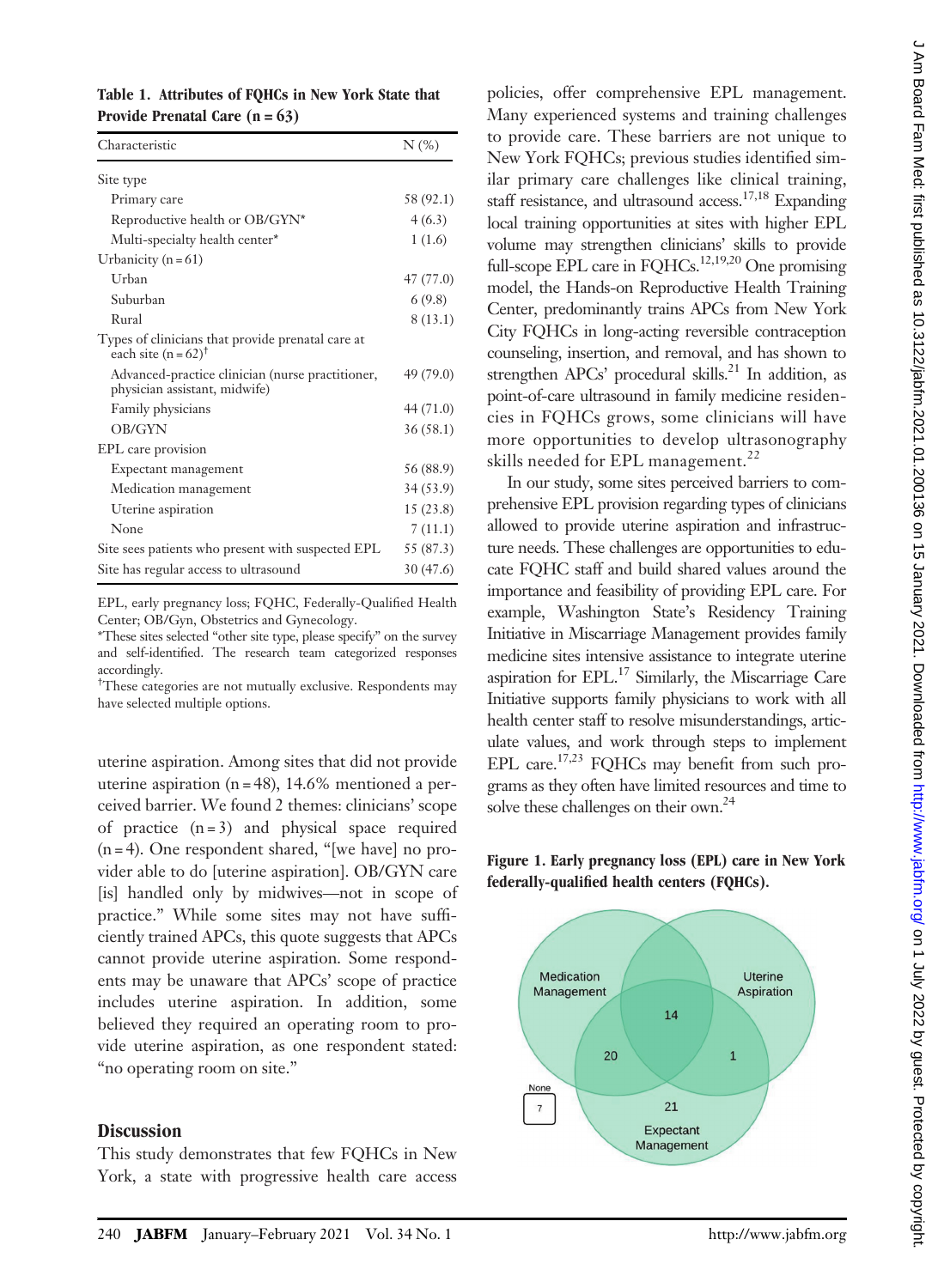|  |  |  | Table 2. Barriers to Providing Comprehensive EPL Care Among New York FQHCs |  |  |  |
|--|--|--|----------------------------------------------------------------------------|--|--|--|
|--|--|--|----------------------------------------------------------------------------|--|--|--|

| Reasons Why Care Was Not Provided*                 | <b>Expectant Management</b><br>$(n=7)$ | Medication Management<br>$(n=29)$ | <b>Uterine Aspiration</b><br>$(n = 48)$ |
|----------------------------------------------------|----------------------------------------|-----------------------------------|-----------------------------------------|
| Lack of clinical infrastructure to support care    | 71.4%                                  | 62.1%                             | 66.7%                                   |
| Medication not stocked/no supplies                 | N/A                                    | 65.5%                             | 60.4%                                   |
| No ultrasound access                               | 71.4%                                  | 62.1%                             | 45.8%                                   |
| Automatically refer out for this care              | 62.1%                                  | 48.3%                             | 58.3%                                   |
| No clinician trained in EPL care option            | 28.6%                                  | 55.2%                             | 47.9%                                   |
| No trained ultrasound clinician                    | 28.6%                                  | 44.8%                             | 37.5%                                   |
| Malpractice insurance does not cover               | 28.6%                                  | 3.4%                              | 8.3%                                    |
| Too similar to abortion care                       | N/A                                    | 3.4%                              | $6.3\%$                                 |
| Patient population does not present with EPL needs | 28.6%                                  | 0%                                | 0%                                      |

EPL, early pregnancy loss; FQHC, Federally-Qualified Health Center.

\*All barriers shown include prespecified options respondents could select from a list.

This study has limitations. Analysis of nonresponse bias was limited by a lack of information about sites that did not return the mailing. We had a moderate response rate and strict eligibility criteria leading to a small sample for analysis. As such, some FQHCs that did not provide prenatal care could have offered EPL management or faced barriers similar to or different from prenatal care sites. The interpretation of perceived barriers is inherently subjective and limited by respondents' details. Findings may not be generalized outside of New York.

Despite limitations, this study estimates the prevalence of EPL care in New York State FQHCs. Though few provided all options, doing so is safe, effective, acceptable, and within the FQHC scope of care.3 Offering comprehensive EPL management in FQHCs is an important component of patient-centered care, as it enhances continuity, reduces burdens to find care elsewhere, and allows patients to actively decide how to manage their EPL, improving health outcomes.<sup>25</sup> Expanding clinical training opportunities and working with FQHC staff to address systems

| Table 3. Bivariate Analysis of New York State FQHC Characteristics and EPL Management Provision |  |
|-------------------------------------------------------------------------------------------------|--|
|-------------------------------------------------------------------------------------------------|--|

|                                   | Effect Size (n, % or Risk Ratio)                 |                                                      |               |  |
|-----------------------------------|--------------------------------------------------|------------------------------------------------------|---------------|--|
| Characteristic                    | 2+ EPL Management Options<br>Provided $(n = 35)$ | 0 to 1 EPL Management<br>Options Provided $(n = 28)$ | $P$ or 95% CI |  |
| Urbanicity*                       |                                                  |                                                      |               |  |
| Urban                             | 25 (75.8%)                                       | 22 (78.6%)                                           | 0.82          |  |
| Suburban                          | $4(12.1\%)$                                      | $2(7.1\%)$                                           |               |  |
| Rural                             | $4(12.1\%)$                                      | $4(14.3\%)$                                          |               |  |
| OB/GYN providing prenatal<br>care | $RR = 1.26$                                      |                                                      | $0.80 - 1.97$ |  |
| Regular access to ultrasound      | $RR = 7.20$                                      |                                                      | 2.43-21.29    |  |
|                                   | Uterine Aspiration ( $n = 15$ )                  | No Uterine Aspiration Provided ( $n = 48$ )          |               |  |
| Urbanicity*                       |                                                  |                                                      |               |  |
| Urban                             | $9(69.2\%)$                                      | 38 (79.2%)                                           | 0.48          |  |
| Suburban                          | $1(7.7\%)$                                       | $5(10.4\%)$                                          |               |  |
| Rural                             | $3(23.1\%)$                                      | $5(10.4\%)$                                          |               |  |
| OB/GYN providing prenatal care    | $RR = 0.77$                                      |                                                      | $0.43 - 1.39$ |  |
| Regular access to ultrasound      | $RR = 1.85$                                      |                                                      | 1.16-2.95     |  |

CI, confidence interval; EPL, early pregnancy loss; FQHC, Federally-Qualified Health Center; OB/Gyn, Obstetrics and Gynecology. \*Fisher's Exact Test used for urbanicity, missing values = 2.